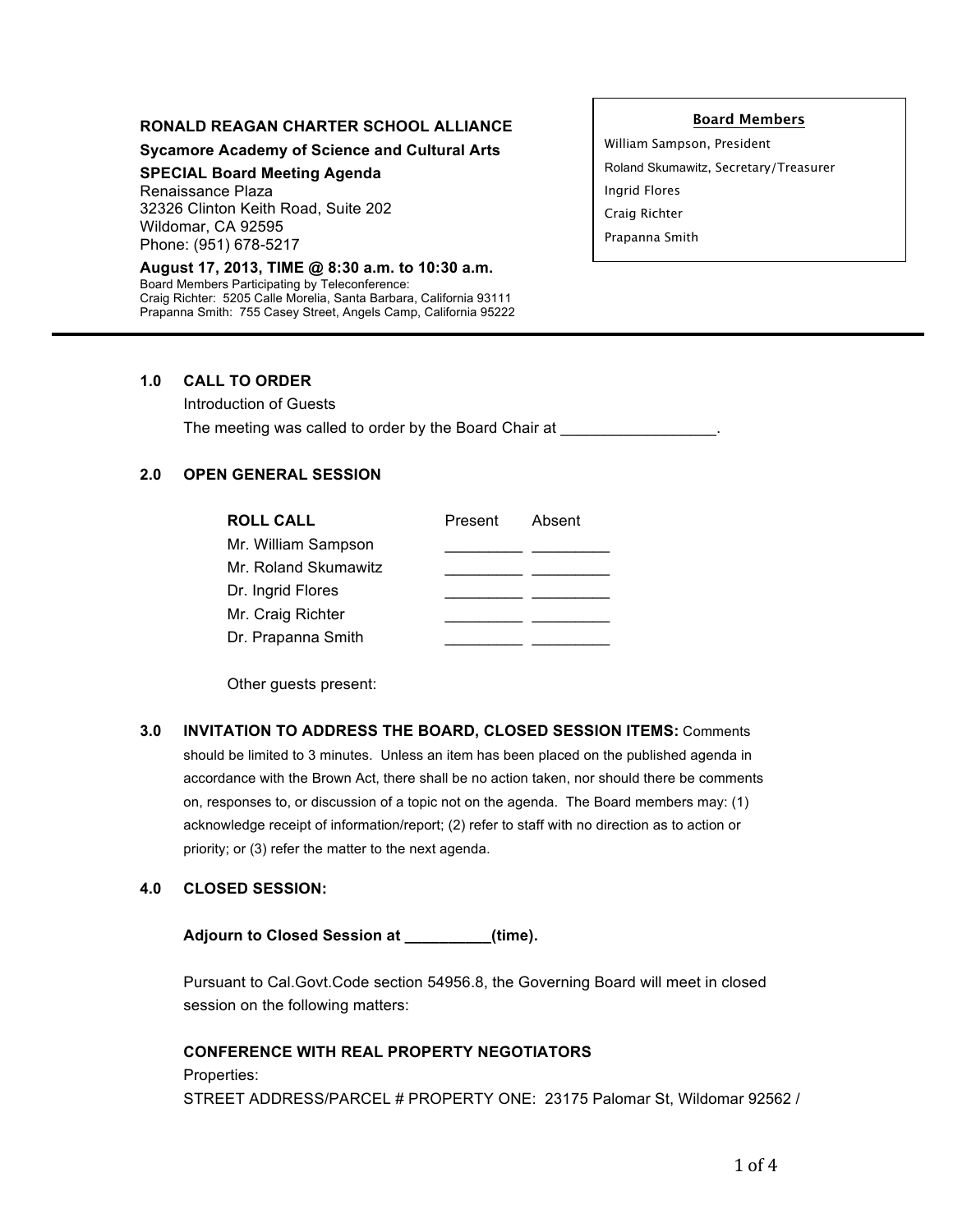380-170-023

STREET ADDRESS/PARCEL # PROPERTY TWO: 21457 Pecan St, Wildomar 92595 / 376-023-002 STREET ADDRESS/PARCEL # PROPERTY THREE: 23151 Palomar St Wildomar, CA / 380-170-020

Agency negotiators:

- Benson Sainsbury
- Barbara Hale
- Jennifer Bartkowiak
- Steve Campo

Negotiating parties: PROPERTY ONE: Lee Patrick Wilson PROPERTY TWO: Matthew Markham PROPERTY THREE: Mario Ybarra

Under negotiation: The Board will instruct the negotiators as to matters concerning the price of the property and the terms of payment.

# **5.0 RECONVENE OPEN GENERAL SESSION:**

**The board reconvened to General Session at \_\_\_\_\_\_\_\_\_\_(time).**

| <b>ROLL CALL</b>     | Present Absent |  |
|----------------------|----------------|--|
| Mr. William Sampson  |                |  |
| Mr. Roland Skumawitz |                |  |
| Dr. Ingrid Flores    |                |  |
| Mr. Craig Richter    |                |  |
| Dr. Prapanna Smith   |                |  |

Other guests present:

### **6.0 PLEDGE OF ALLEGIANCE**

## **7.0 APPROVAL OF THE AGENDA**

| Motion:<br>Second: |                                             | Vote: |     |             |
|--------------------|---------------------------------------------|-------|-----|-------------|
| <b>ROLL CALL</b>   |                                             | Ave   | Nav | Abstentions |
|                    | Mr. William Sampson<br>Mr. Roland Skumawitz |       |     |             |
|                    | Dr. Ingrid Flores                           |       |     |             |
|                    | Mr. Craig Richter                           |       |     |             |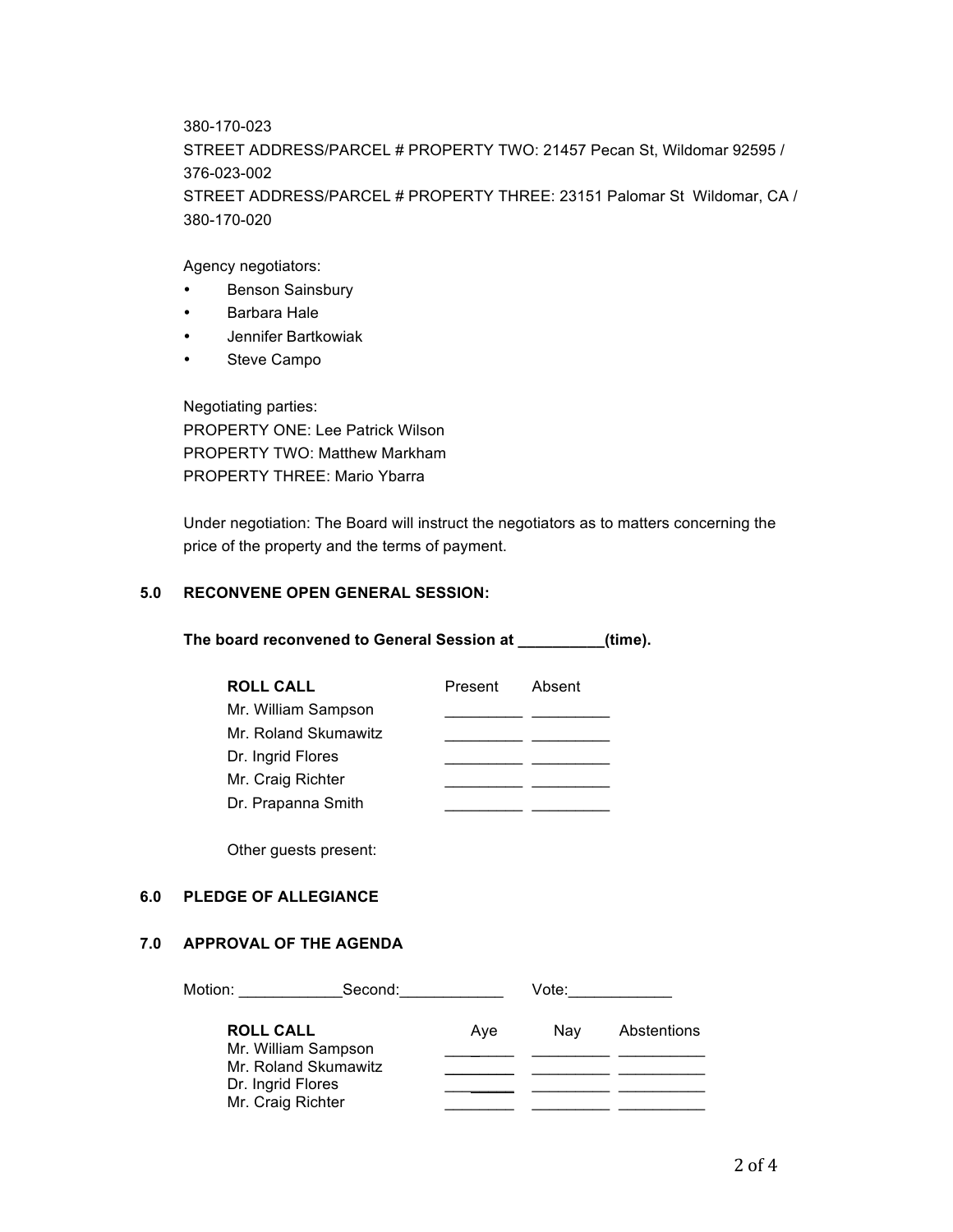Dr. Prapanna Smith

### **8.0 REPORT OUT OF CLOSED SESSION, IF APPLICABLE:**

**9.0 INVITATION TO ADDRESS THE BOARD, OPEN SESSION ITEMS:** Comments should be limited to 3 minutes. Unless an item has been placed on the published agenda in accordance with the Brown Act, there shall be no action taken, nor should there be comments on, responses to, or discussion of a topic not on the agenda. The Board members may: (1) acknowledge receipt of information/report; (2) refer to staff with no direction as to action or priority; or (3) refer the matter to the next agenda.

### **10.0 INFORMATION SESSION:**

# **10.1 Mr. Benson Sainsbury of InSite/CSS will present to and answer questions by the Board on the following topics:**

- Architect Options and Timeline for Action
- Contractor Options and Timeline for Action
- Facilities Acquisition Process Review (Letters of Intent) and Timeline for Action
- Facilities Financing Options and Timeline for Action

### **11.0 BOARD COMMENTS**

The Governing Board will take comments/updates from fellow board members, and the Director/Principal for future agenda issues.

## **12.0 ADJOURNMENT**

| Motion:                                                                                                                         | Second: <b>Second</b> | Vote: |             |  |
|---------------------------------------------------------------------------------------------------------------------------------|-----------------------|-------|-------------|--|
| <b>ROLL CALL</b><br>Mr. William Sampson<br>Mr. Roland Skumawitz<br>Dr. Ingrid Flores<br>Mr. Craig Richter<br>Dr. Prapanna Smith | Aye                   | Nav   | Abstentions |  |
| The meeting was adjourned at                                                                                                    |                       |       |             |  |